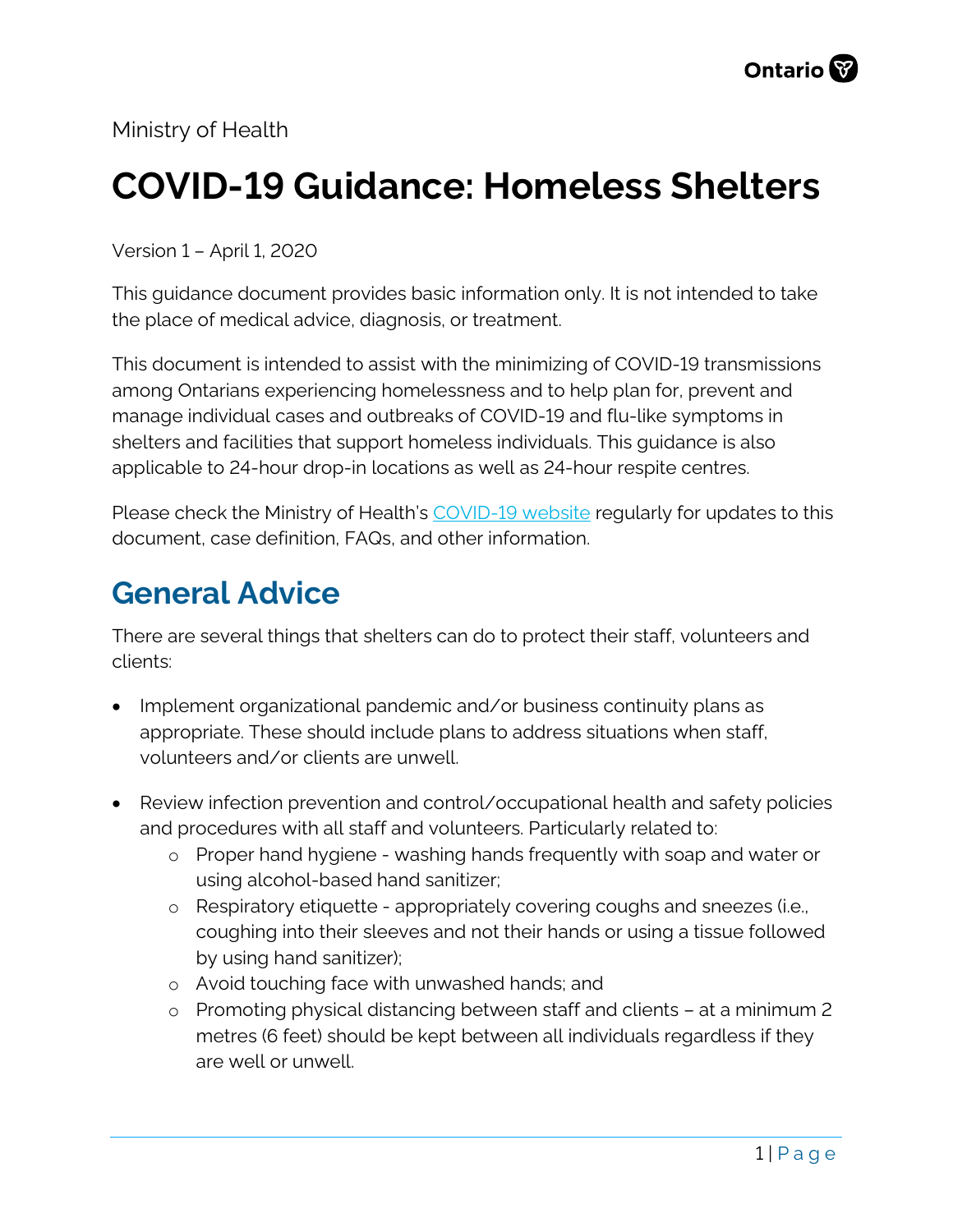- Offer education regarding proper hand hygiene and respiratory etiquette for clients. Discourage clients from sharing items with other clients that touch the mouth or nose (e.g., straws, utensils, cigarettes, drinks, drug paraphernalia).
- Communicate that anyone who feels unwell with fever, cough or symptoms of COVID-19 should report to the shelter staff for official screening.
- Consider possible ways to increase physical distancing within the shelter. Optimally, a minimum of 2 metres (6 feet) should always be kept between individuals.
	- o When possible, stagger eating times and set up tables, so clients are not directly facing each other.
	- o When clients are sleeping, beds/cots/mattresses should be at least 2 metres (6 feet) apart. Bunks beds should not be used.
- Clients should be provided with the necessary means to physically distance without creating social isolation. Computers and tablets should be provided wherever possible for socializing and group activities should be provided on virtual platforms and should be cleaned frequently. If possible, keep shared spaces well ventilated.
- In addition to routine cleaning, surfaces that have frequent contact with hands should be [cleaned and disinfected](https://www.publichealthontario.ca/-/media/documents/ncov/factsheet-covid-19-environmental-cleaning.pdf?la=en) twice per day and when visibly dirty. Special attention should be paid to commonly touched surfaces such as doorknobs, elevator buttons, light switches, toilet handles, counters, hand rails, touch screen surfaces and keypads.
- Consider specialist services that may be required (e.g., mental health services, harm reduction and addictions support/programming, social workers) for psychosocial support to clients. Although challenging to implement, services provided should be delivered virtually if possible, and if not, maintaining physical separation and avoiding face-to-face discussion.

# **1. Planning**

In order to support the homeless population, collaboration is key between shelter providers, community organizations, municipalities, etc. in order to develop plans and organize sites for quarantining shelter clients, isolating those requiring testing and isolating those who have tested positive for COVID-19.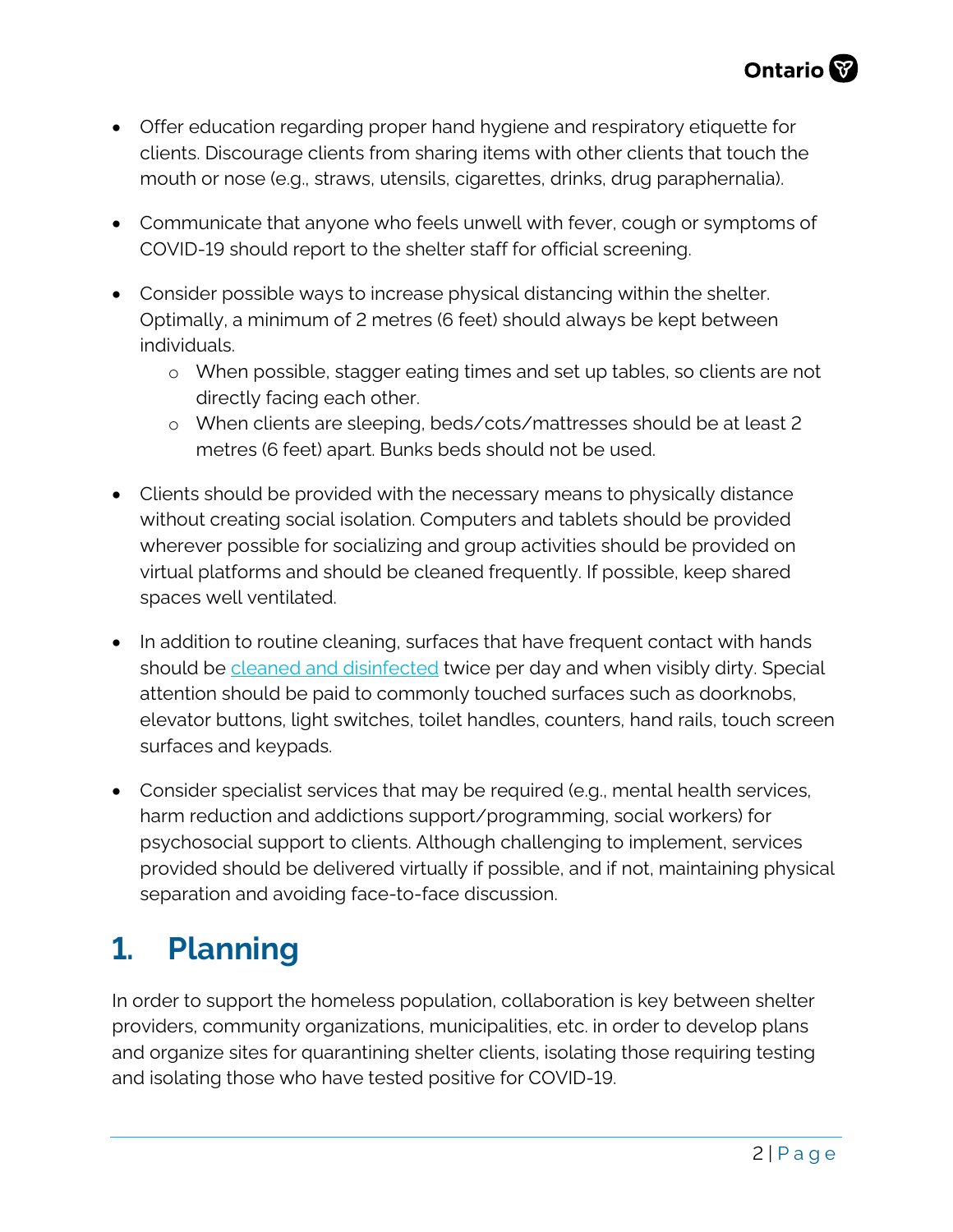Planning should also consider:

- o How health care can be organized within the shelter.
- o How to reach out to the local public health unit to assist with the planning.
- o How to access extra staff and volunteers to cover for unwell staff and volunteers.
- o How to transport symptomatic clients in non-emergency situations (e.g., those that do not require hospital care).
- o How to access extra cleaning products that may be needed and how often to conduct frequent cleaning.
- o How to access personal protective equipment (PPE) and what kind is needed.
- o How to secure other supplies that may be needed to continue to provide services to shelter clients.

### **2. Prevention**

There are many things you can do to prevent spread of respiratory illness in the shelter, particularly by facilitating proper hand [hygiene,](https://www.publichealthontario.ca/-/media/documents/ncov/factsheet/factsheet-covid-19-hand-hygiene.pdf?la=en) respiratory etiquette and physical distancing:

- Ensure there are enough supplies on hand for proper hand hygiene, including pump soap, warm running water and paper towels or hot air dryers.
- If possible, consider adding alcohol-based hand sanitizer stations that mount to the wall to supplement hand washing. Use foam alcohol-based hand rubs with greater than 70% alcohol.
- Provide tissues and lined garbage bins for use by staff and clients. No-touch garbage cans (such as garbage cans with a foot pedal) are preferred for disposal of items.
- Remind clients, staff and volunteers of the importance of hand hygiene and respiratory etiquette, encouraging them to avoid touching eyes, nose and mouth and the need for physical distancing at all times.
- [Signage](http://www.health.gov.on.ca/en/pro/programs/publichealth/coronavirus/2019_guidance.aspx) should be posted throughout the shelter reminding staff, volunteers and clients about the signs and symptoms of COVID-19, hand hygiene, etc.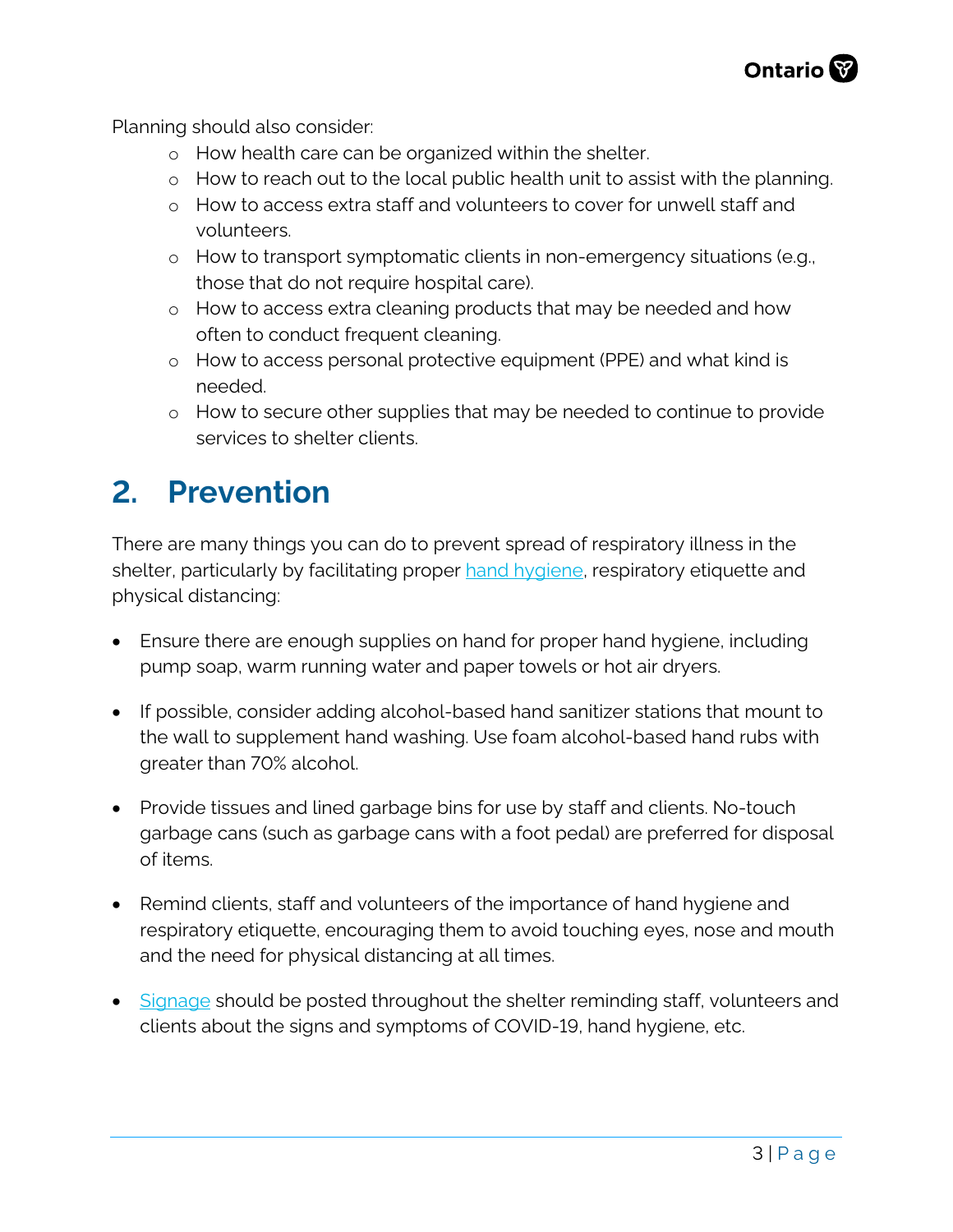- Communicate with clients about the risk of COVID-19 and about the steps being taken in the shelter and community to address the risks. [Messaging and](https://www.publichealthontario.ca/en/diseases-and-conditions/infectious-diseases/respiratory-diseases/novel-coronavirus/public-resources) [resources](https://www.publichealthontario.ca/en/diseases-and-conditions/infectious-diseases/respiratory-diseases/novel-coronavirus/public-resources) should be simple and easy to understand.
- If toilet or bathroom facilities are shared, consideration should be given to developing a schedule for washing or bathing. These areas, as well as frequently touched surfaces, should be thoroughly cleaned [and disinfected](https://www.publichealthontario.ca/-/media/documents/ncov/factsheet-covid-19-environmental-cleaning.pdf?la=en) at least twice per day and when visibly dirty.
- Mattresses should be cleaned and disinfected between clients and clean bedding should be provided to new clients. Clean towels should be provided to each client with instructions not to share.
- Up to date information about clients should be kept, including name, times when they come in and leave the shelter as well as where they are in the shelter (e.g. room location if in individual rooms). This will assist in contacting clients who may have been exposed to COVID-19. Similarly, information about staff and volunteers working in the shelter should be kept.

# **3. Screening**

- All shelters should undertake active (ask screening questions) and passive (signage) screening for staff, volunteers and clients. Screening should be done on intake and daily for all staff, volunteers and clients for:
	- o Fever (if possible);
	- o New cough or change in cough;
	- o Shortness of breath; and
	- o Other symptoms compatible with COVID-19 (e.g., muscle aches, headache, sore throat, runny nose).
- On intake, clients should be screened for exposures to individuals who are unwell and may have COVID-19, as well as any underlying health conditions (e.g., cardiovascular disease, diabetes, chronic lung disease) or immune suppression (e.g., cancer).
- Individuals conducting screening should ideally be behind a physical barrier (e.g., Plexiglas) or stand 2 metres (6 feet) away from a client. If possible, 1-2 screeners should be placed at the entrance of the shelter to screen all individuals wanting to access the shelter.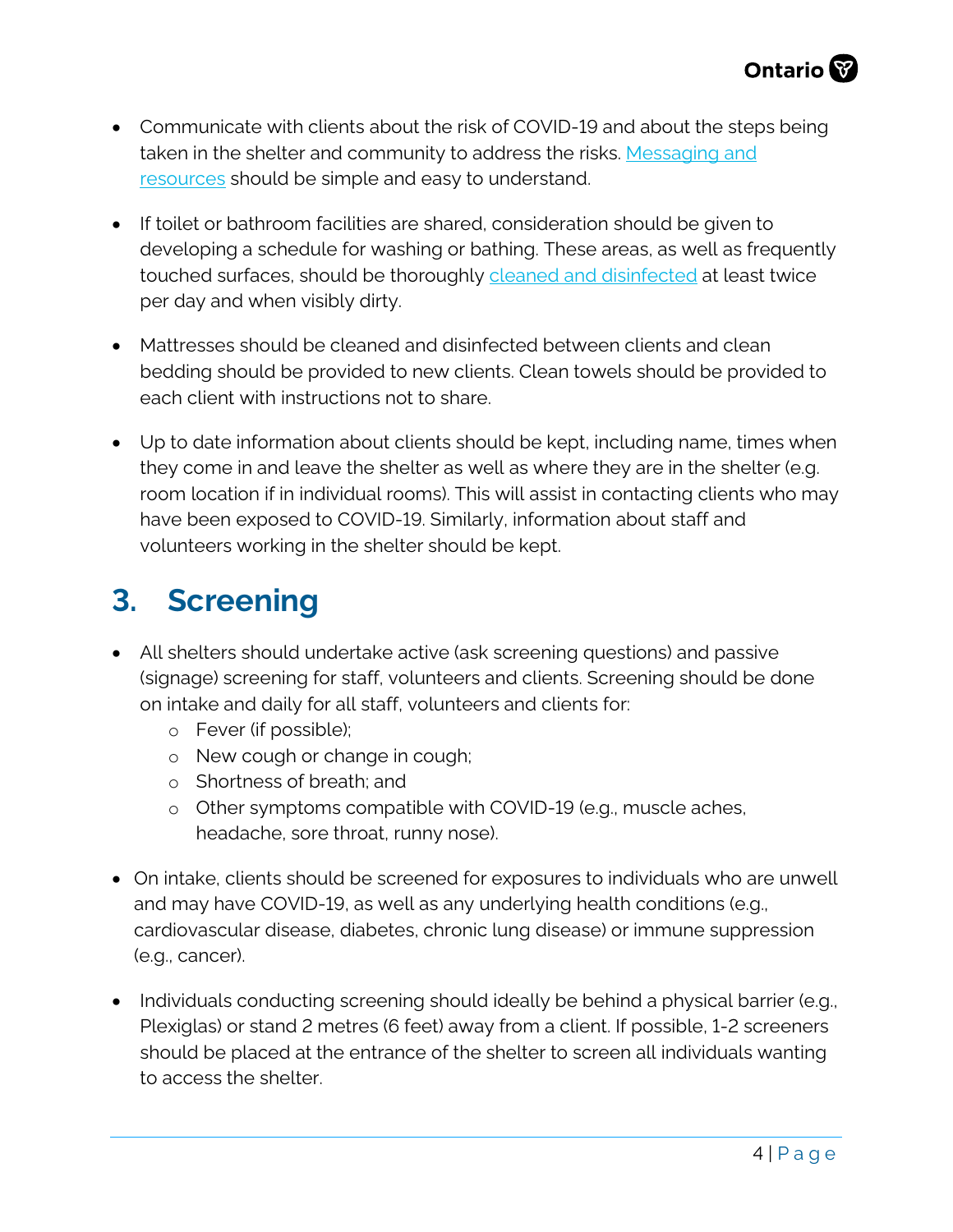- Masks and gloves are only required when screening staff, volunteers and clients at the door if no physical barrier (e.g., Plexiglas) is available to separate the screeners from those entering the shelter (see Active Screening below for further information). Hand sanitizer should be available.
- Masks should only be worn inside the shelter if a staff person must have direct contact (less than 2 metres) with an unwell client.

#### **Active Screening for Staff and Volunteers**

- Shelters should instruct all staff and volunteers to [self-monitor](https://www.publichealthontario.ca/en/diseases-and-conditions/infectious-diseases/respiratory-diseases/novel-coronavirus/public-resources) for COVID-19 at home as well as for any potential exposure risks that require self-monitoring or self-isolation. All staff and volunteers should be aware of early signs and symptoms of COVID-19 (such as fever, cough or shortness of breath).
- Staff and volunteers who have symptoms that align with COVID-19 should complete the ministry's [self-assessment tool.](https://www.ontario.ca/page/2019-novel-coronavirus) If required, they should go to an Assessment Centre for testing.
- All staff and volunteers who are required to self-isolate must not come to work. Anyone with symptoms of an acute respiratory illness must not come to work and must report their symptoms to the manager at the shelter immediately by phone.
- All staff and volunteers who have been exposed to someone with COVID-19 outside of work should be required to self-isolate and must not come to work. They should contact their [local public health unit](https://www.phdapps.health.gov.on.ca/PHULocator/) for advice.

#### **Active Screening for Clients**

- Shelters should screen all clients for respiratory symptoms including potential COVID-19 exposures using the ministry's [self-assessment tool.](https://www.ontario.ca/page/2019-novel-coronavirus)
- Clients should be monitored for new symptoms of illness such as:
	- o Fever (if possible);
	- o New or change in cough;
	- o Shortness of breath; and
	- o Other symptoms compatible with COVID-19 (e.g., muscle aches, headache, sore throat, runny nose).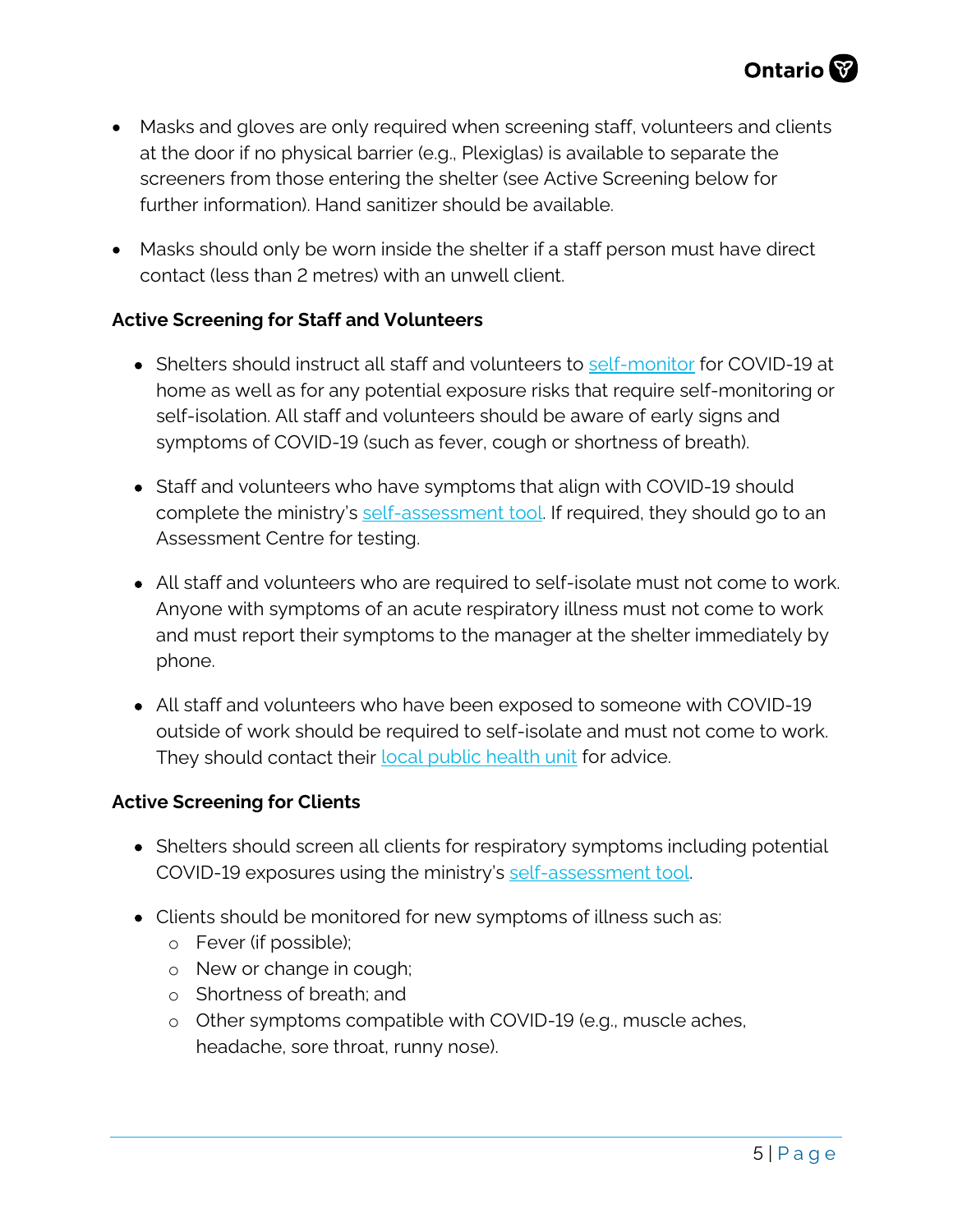

- [Signage](http://www.health.gov.on.ca/en/pro/programs/publichealth/coronavirus/2019_guidance.aspx) at the entrance and throughout the shelter should advise clients to inform staff immediately if they are feeling unwell.
- Shelters should contact the [local public health unit](https://www.phdapps.health.gov.on.ca/PHULocator/) if more than one client is unwell in the shelter, as this may indicate an outbreak in the shelter.

# **4. Positive Screening: What to Do**

- Staff and volunteers who become unwell on site at the shelter, should tell their manager immediately and separate themselves from others. They should be sent home (avoiding public transit) and advised to contact their primary care provider, Telehealth (1-866-797-0000) or the [local public health unit.](https://www.phdapps.health.gov.on.ca/PHULocator/)
- Symptomatic staff, volunteers and clients in shelters are included in priority groups for COVID-19 testing in Ontario. They should advise the health care workers at the Assessment Centre that they use or work in a shelter.

#### **A. Client Becomes Unwell While in Shelter**

- If a client develops a new cough or change in cough, has difficulty breathing, has fever and/or has been exposed to a case of COVID-19 in the past 14 days, instruct the client to wear a surgical/procedure mask and use alcohol-based hand sanitizer. Place the client in a room with the door closed or in an isolated area (try to keep them away from other clients), where possible, to avoid contact with other clients in a common area of the shelter. Clients should complete the ministry's [self-assessment tool.](https://www.ontario.ca/page/2019-novel-coronavirus)
- If secluded space in the shelter is limited and if more than one client is unwell, consideration should be given to grouping (cohorting) them together in the same space.
- Shelter staff should try to maintain physical distance between themselves and the client (i.e., 2 metres or more) while monitoring and providing assistance to them. If direct care is being provided to the unwell individual (less than 2 metres between staff and client), staff should wear appropriate personal protective equipment (at a minimum a mask and gloves).
- Coordinate with affiliated shelters or congregate living facilities in the municipality to plan to cohort those who are unwell recognizing that those with severe symptoms should be transported via emergency medical services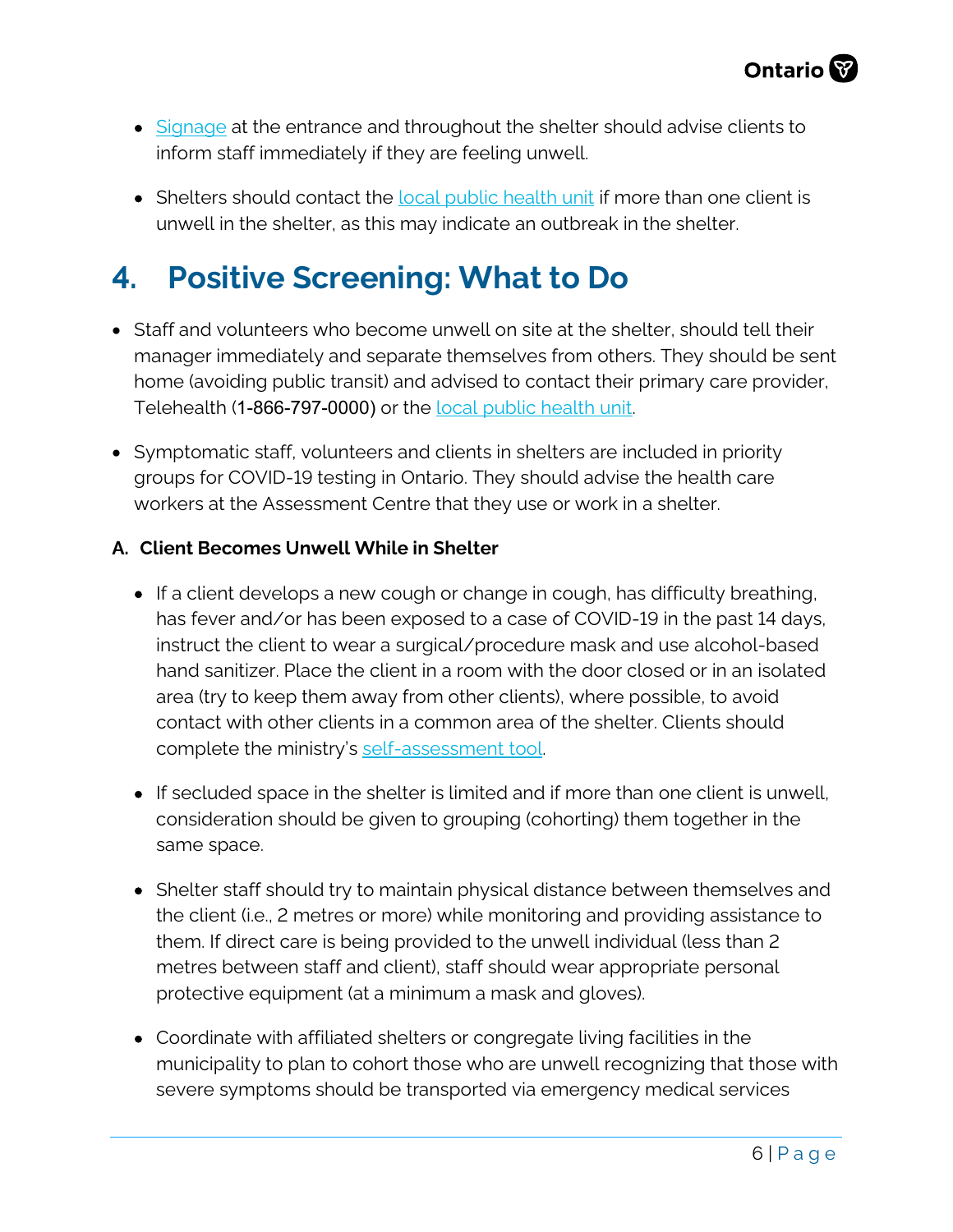(EMS) to hospital rather than using alternative transportation services. Inform EMS of the client's symptoms when calling for assistance.

• In addition to routine cleaning, surfaces that have frequent contact with hands should be [cleaned and disinfected](https://www.publichealthontario.ca/-/media/documents/ncov/factsheet-covid-19-environmental-cleaning.pdf?la=en) twice per day and when visibly dirty.

#### **B. Client has Been to an Assessment Centre and is Awaiting Test Results**

- Any client that has been tested at an Assessment Centre will need to be isolated or grouped (cohorted) with others who have been tested and are awaiting test results.
- Coordinate with affiliated shelters or congregate living facilities in the municipality to plan to cohort those who are awaiting test results, recognizing that those with severe symptoms should be transported via EMS to hospital versus alternative transportation services**.** Inform EMS of the client's symptoms when calling for assistance.
- Any client who receives a positive COVID-19 test result should be moved to a designated location within the municipality for homeless individuals who are COVID-19 positive where they are housed in separate rooms and have dedicated bathrooms.
- In addition to routine cleaning, surfaces that have frequent contact with hands should be [cleaned and disinfected](https://www.publichealthontario.ca/-/media/documents/ncov/factsheet-covid-19-environmental-cleaning.pdf?la=en) twice per day and when visibly dirty.

#### **C. Client is Positive for COVID-19 and Does Not Require Hospital Care**

- Any client that has tested positive for COVID-19 needs to be isolated in a private room or can share a room with others who have also tested positive (cohorting). These clients may have mild to moderate symptoms.
- Clients should remain in their room, receive meals in their room and not share a bathroom with others. They should be monitored frequently to ensure that their symptoms do not worsen.
- Coordinate with affiliated shelters or congregate living facilities in the municipality to provide a facility for positive COVID-19 cases to be housed in separate rooms and have dedicated bathrooms.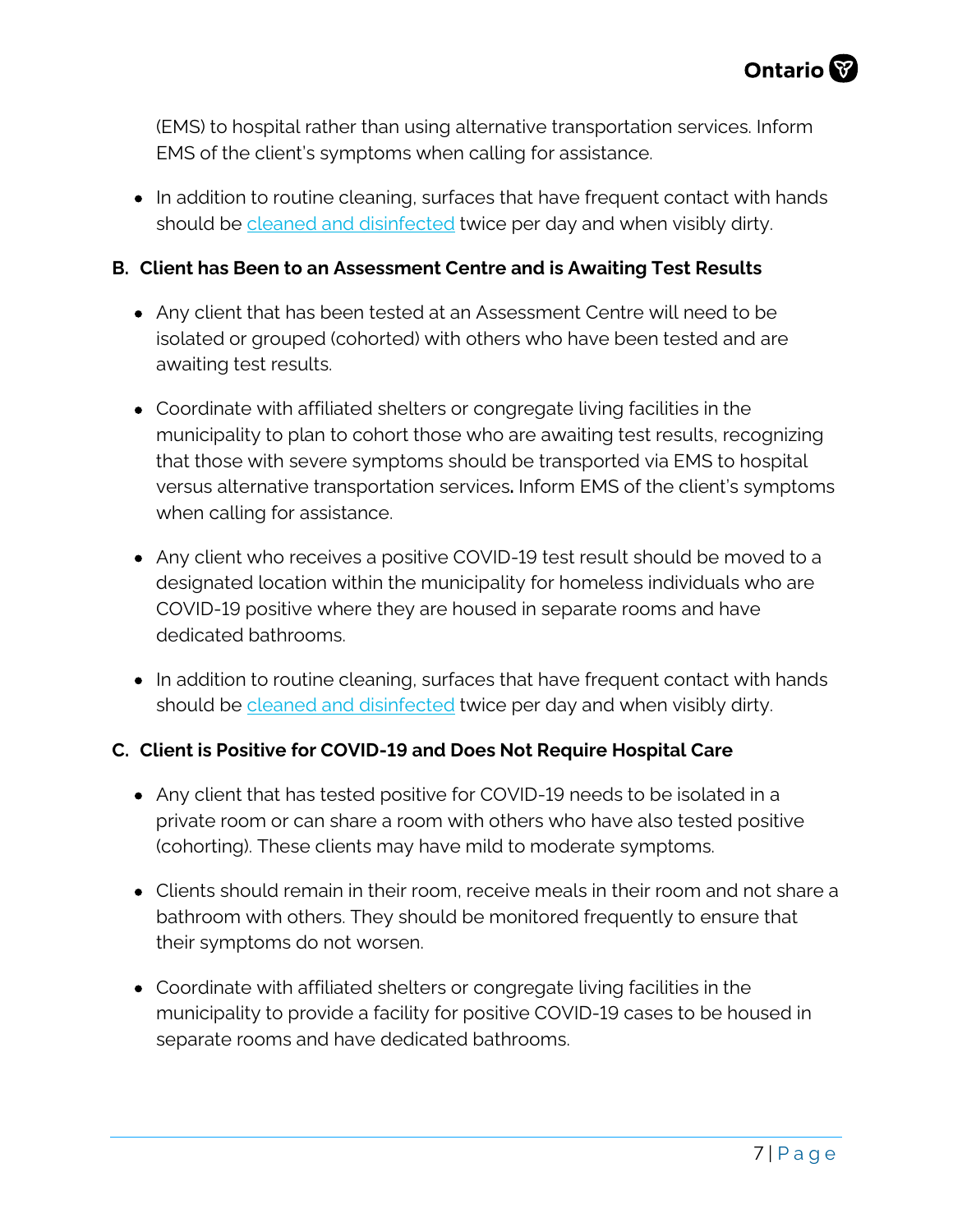- Any transportation required to move an unwell client who does not require hospitalization between locations, should be private (public transportation should not be used).
- If a COVID-19 positive case's symptoms get worse, they should be transported via EMS to hospital versus alternative transportation services. Inform EMS of the client's symptoms when calling for assistance.
- In addition to routine cleaning, surfaces that have frequent contact with hands should be [cleaned and disinfected](https://www.publichealthontario.ca/-/media/documents/ncov/factsheet-covid-19-environmental-cleaning.pdf?la=en) twice per day and when visibly dirty.

# **5. Reporting of Positive Screening**

- Shelter staff should contact their [local public health unit](https://www.phdapps.health.gov.on.ca/PHULocator/) to report a staff member, volunteer or client suspected to have COVID-19. The local public health unit will provide specific advice on what control measures should be implemented to prevent further spread in the shelter, and how to monitor for other possible infected clients, volunteers and staff.
- Shelter staff may need to connect with the receiving facility (e.g., Assessment Centre or hospital) and provide information as to where the client will be going if they are not returning to the shelter.
- All referrals to hospital should be made through emergency department triage. If a client is referred to a hospital, the shelter should call ahead to the emergency department triage and paramedic services and inform them that the client has symptoms of COVID-19 and whether they have been tested. This ensures safe arrangements for travel can be made that maintain the client in appropriate isolation.

### **6. Occupational Health & Safety**

- If COVID-19 is suspected or diagnosed in shelter staff, return to work should be determined in consultation with their health care provider and the local [public](http://www.health.gov.on.ca/en/common/system/services/phu/locations.aspx) [health](http://www.health.gov.on.ca/en/common/system/services/phu/locations.aspx) unit. The staff must report to Occupational Health and Safety or notify their supervisor prior to return to work. Detailed general occupational health and safety guidelines for COVID-19 are available on the ministry's [COVID-19](http://www.health.gov.on.ca/en/pro/programs/publichealth/coronavirus/2019_guidance.aspx) website.
- Advise all staff and volunteers to stay home if they are unwell. If they have symptoms, they should use the [self-assessment tool](https://www.ontario.ca/page/2019-novel-coronavirus) to inform whether they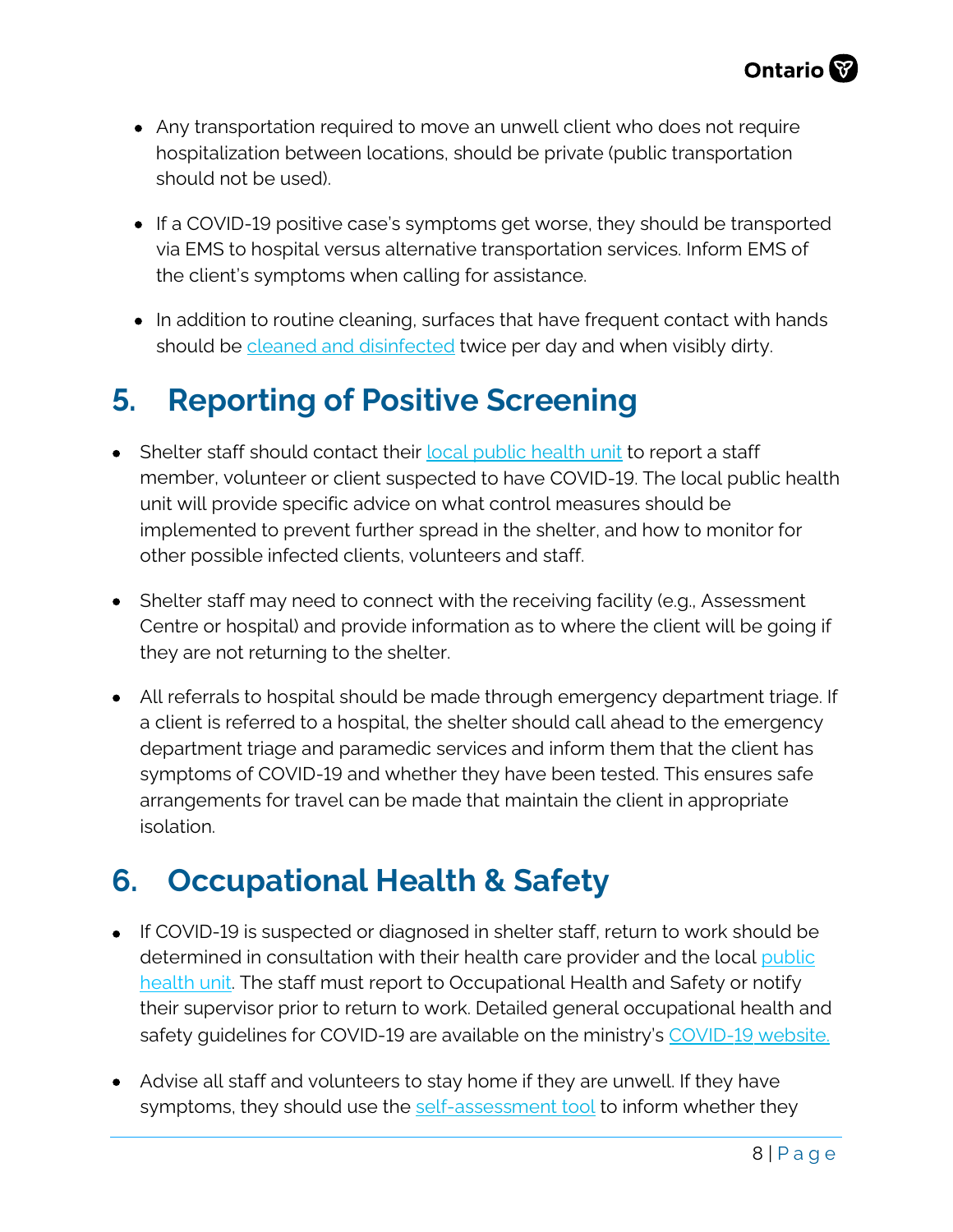should go to an Assessment Centre. They should also consult their local public health unit or health care provider.

- o Individuals with respiratory symptoms, even if they have not travelled, are asked to stay home until 14 days have passed from the start of their symptoms. This may impact staffing levels but is a precaution to prevent spread of illness in the shelter and community.
- Consult with the local public health unit on return to work for staff, including testing and clearance guidelines.
- Staff or volunteers doing cleaning, including handling laundry, should wear gloves and gowns.

#### **Optimizing the Use of Personal Protective Equipment (PPE) Within the Shelter**

- Shelter staff must be trained on the safe use, care and limitations of PPE, including the [donning \(putting on\) and doffing \(taking off\) of PPE](https://www.publichealthontario.ca/-/media/documents/rpap-recommeded-ppe-steps.pdf?la=en) as well as proper disposal.
	- o Gloves should be removed first, and hand hygiene should be performed immediately after removing gloves. The mask should then be removed, and hand hygiene performed again.
- Administrative areas and administrative tasks that do not involve contact with a client with suspected or confirmed COVID-19 do not require the use of PPE.

# **7. Transportation**

- If a client has severe symptoms, they should be transported by EMS to the hospital.
- Private vehicles (e.g., municipal vans) can be used to transport clients between shelters, to and from the Assessment Centres, etc.
	- o Driver should wear a surgical/procedure mask.
	- o Clients being transported should wear a surgical/procedure mask and be placed as far as possible from the driver (e.g., should sit in the rear passenger seat) with the window open (weather permitting).
	- o Surfaces that have been touched by the unwell client should be cleaned and disinfected afterwards.
	- o Public transportation should not be used.